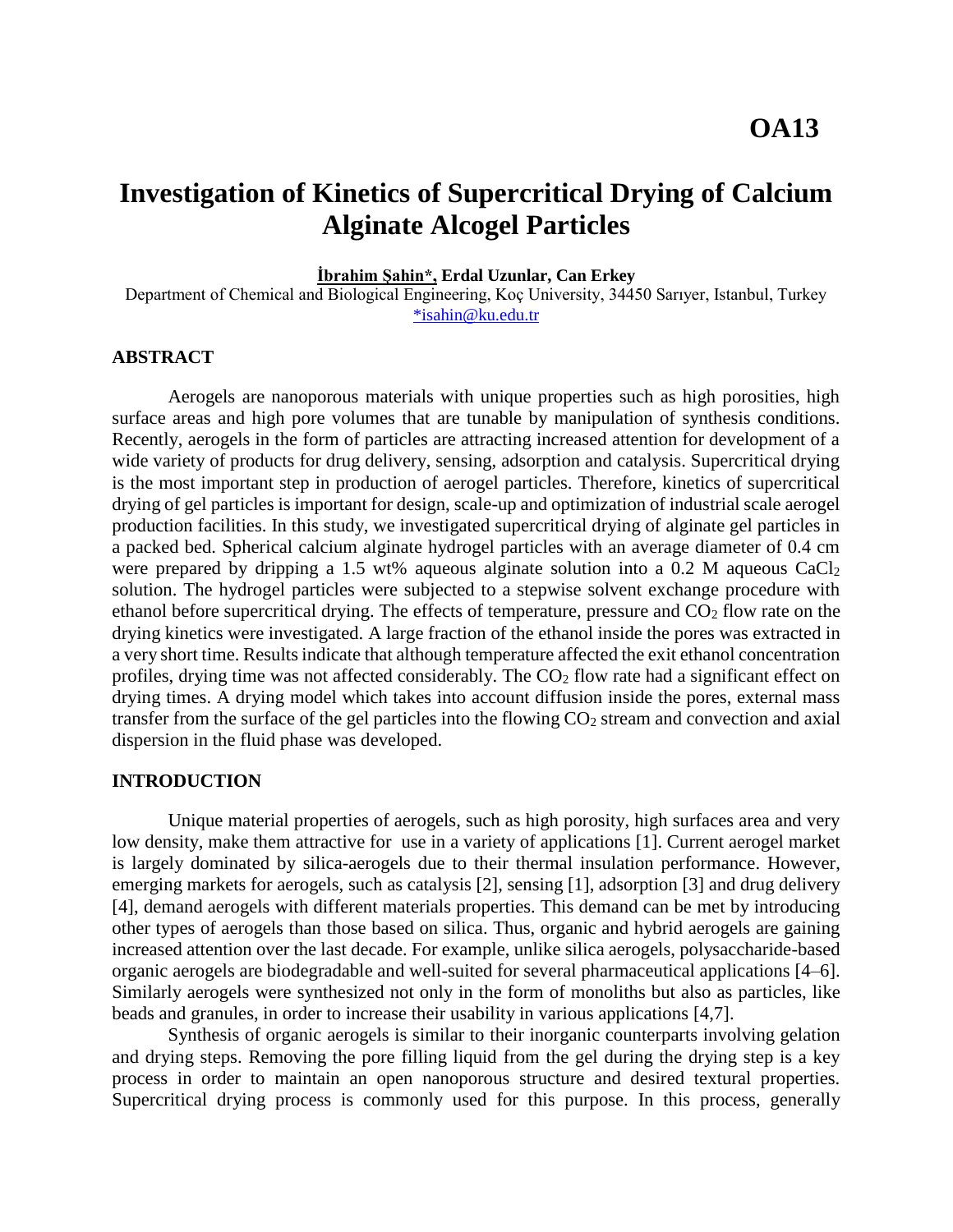supercritical carbon dioxide ( $\sec O_2$ ) is passed over the entire body of wet-gel and extracts the pore filling liquid without formation of a vapor-liquid interface and subsequent collapse of the gel network due to capillary stresses. An understanding of the kinetics of supercritical drying is crucial for material development, scale-up and optimization of the aerogel manufacturing process.

Literature on kinetics of supercritical drying is mostly dominated by the studies involving the drying of monolithic silica based aerogels coupled with several modeling efforts [8]. Early studies treated the drying as a purely diffusion based process [9–11]. Garcia-Gonzalez et al. studied the drying of silica alcogels as cylindrical rods with 1.2 cm diameter and 3 cm length in a 25 ml tubular vessel at 318 K and 110 bar by measuring the ethanol amount in the exit  $CO<sub>2</sub>$  stream with respect to time [12]. A model based on Fick's second law with a constant effective diffusivity was proposed to describe the experimental data. The proposed model failed to predict the initial stage of drying whereas there was a good fit for the later stages using the same model. Therefore, they concluded that mass transfer at the gel-  $\frac{\text{cCO}_2}{\text{s}}$  should also be considered. Griffin et al. investigated the drying of 2.5 mm, 5 mm and 7.5 mm cylindrical silica alcogels at 323 K and 12.4 MPa with different flow rates [13]. A two-dimensional mass transfer model based on pure diffusion with composition dependent effective diffusivity led to a good agreement with the experimental data. A more realistic model for drying of cylindrical silica alcogels was developed by Özbakir et al. [14]. The model treated the alcogel phase and flowing  $\sec O_2$  phase separately with a two dimensional diffusive model based on Fick's second law including the mass transfer of ethanol from alcogel surface to flowing  $\sec O_2$  stream. A good agreement with the proposed model results and experimental percent removal data as a function of time was obtained. Several experimental investigations concluded that increasing gel thickness or diameter resulted in increasing drying time due elongated diffusion paths [9,13–15]. Moreover, studies of Özbakır et al. and Griffin et al. showed that flow rate of  $\sec O_2$  was found to affect the initial phase of drying whereas the drying time was not affected considerably [13,14].

Previous studies on kinetics supercritical drying of wet-gels to prepare aerogels shows that current understanding of kinetics of supercritical drying for drying of organic and hybrid gels in the form of particles is limited. Therefore, in this study we aimed to investigate the drying of calcium alginate alcogel particles in a packed bed by varying operating conditions and proposed a physically realistic model by considering diffusion inside the pores, external mass transfer from the surface of the gel particles into the flowing  $\sec O_2$  stream and convection and axial dispersion in the fluid phase.

# **MATERIALS & METHODS**

Alginic acid sodium salt from brown algae (medium viscosity) and calcium chloride (anhydrous granular, >93%) were obtained from Sigma-Aldrich®. Calcium alginate beads were synthesized by the dripping method. Spherical calcium alginate hydrogel particles with an average diameter of 0.4 cm were prepared by dripping a 1.5 wt% aqueous alginate solution into a 0.2 M aqueous CaCl<sub>2</sub> solution with constant stirring. The hydrogel particles were subjected to a stepwise solvent exchange procedure with mixtures of ethanol with water (10%, 30%, 50%, 70%, 90% and 100% ethanol by vol., respectively) before supercritical drying.

Supercritical drying of prepared calcium alginate alcogels was performed in an Applied Separations Speed SFE unit (tubular vessels, volumes = 26 ml and 100ml). A schematic diagram of the drying unit used in this study is shown in Fig. 1. The vessel (6 in Fig. 1) was initially filled alcogel beads and excess ethanol to cover the whole packed bed of particles in order to prevent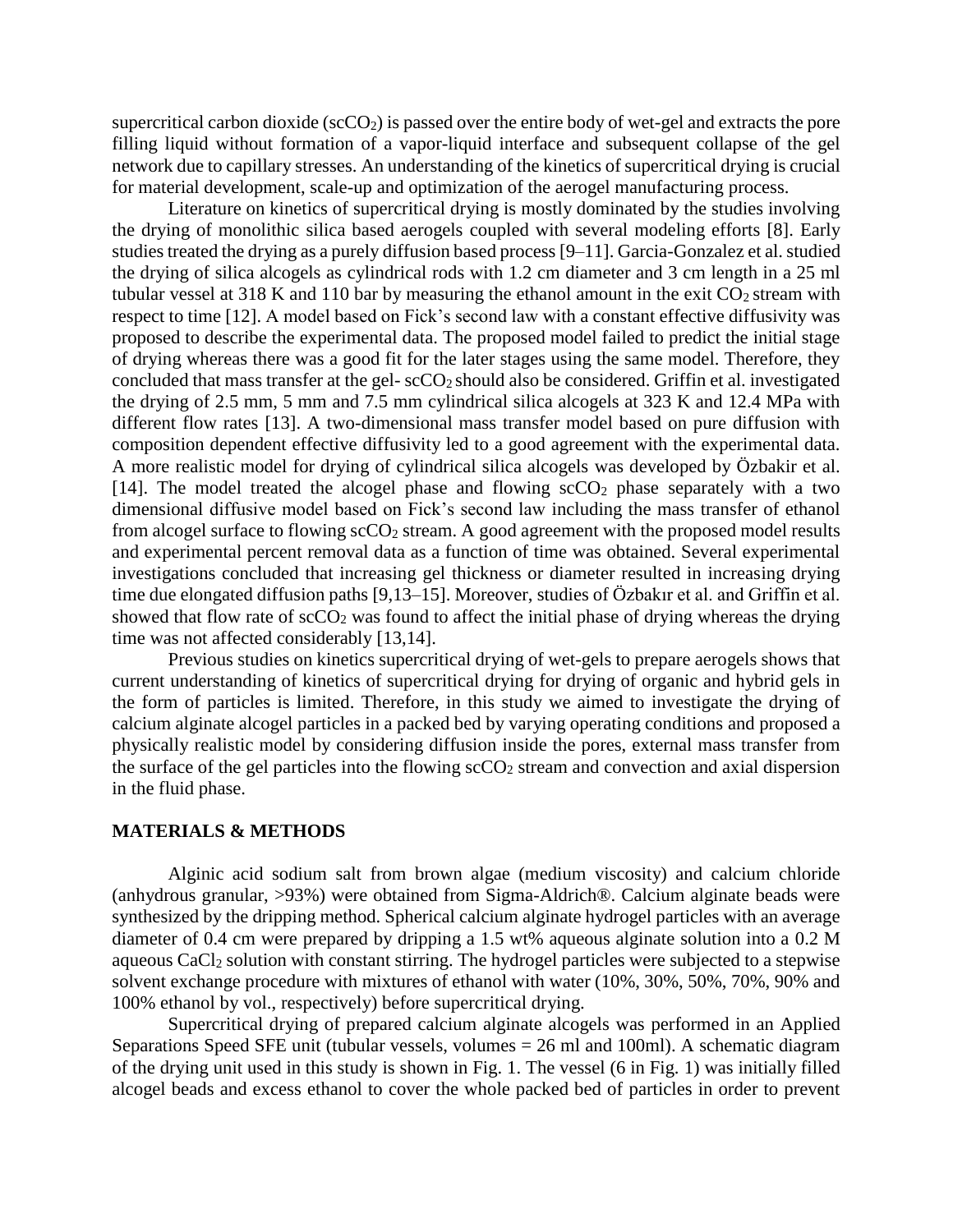possible evaporation of the solvent from the alcogel surface leading to shrinkage of the gel beads. The vessel was heated and pressurized to the drying temperature and pressure. Then, excess amount of ethanol initially added to the vessel was rapidly removed from the vessel in about 2-3 min. The desired flow rate of  $CO<sub>2</sub>(2-4 L/min)$  at standard conditions) was adjusted using the micrometering valve. The  $CO<sub>2</sub>$  stream from the extractor was expanded to ambient pressure and subsequently cooled by passing it through a vial immersed in a cooling bath composed of dry iceacetone mixture at -75 °C. In doing so, ethanol rich liquid phase was collected into the vial whereas CO<sup>2</sup> rich gas phase was vented out. Ethanol extracted from the alcogel was collected in the separate vials within certain time intervals and was weighed. Drying was continued after there was no ethanol observed in the vial and then the vessel was slowly depressurized to ambient pressure at the set drying temperature. The dried sample was finally collected from the vessel.

The mass balance in the drying experiments was checked by weighing the alcogel particles and excess ethanol initially placed to the vessel before drying and comparing the summation of the two by the summation of the amount of ethanol collected in the vials and the weight of the aerogel particles.



**Figure 1.** Schematic representation of process flow diagram of drying unit used in our studies  $(1. \text{CO}_2 \text{ tank}, 2.$ Valve, 3. Cooler, 4. Pressure transducer, 5. Pump, 6. Tubular extraction vessel, 7. Oven, 8. Micro-metering Valve, 9. Thermocouple, 10. Sample collection vial, 11. Dry ice cooling bath, 12. Rotameter [14].

#### **RESULTS**

In order to accurately evaluate the evolution of ethanol concentration during the course of supercritical drying, the mass balance for ethanol during a particular run should be closed with a reasonable percent deviation. Drying experiments at 313 K and 100-80 bars with CO<sub>2</sub> flow rate of 2 L/min using half-filled 100ml tubular vessel were initially performed to study mass balance closure and reproducibility. Entering and exit masses were compared as described in previous section and the percent difference between the two was found to be less than %1 in both of the experiments as shown in Table 1.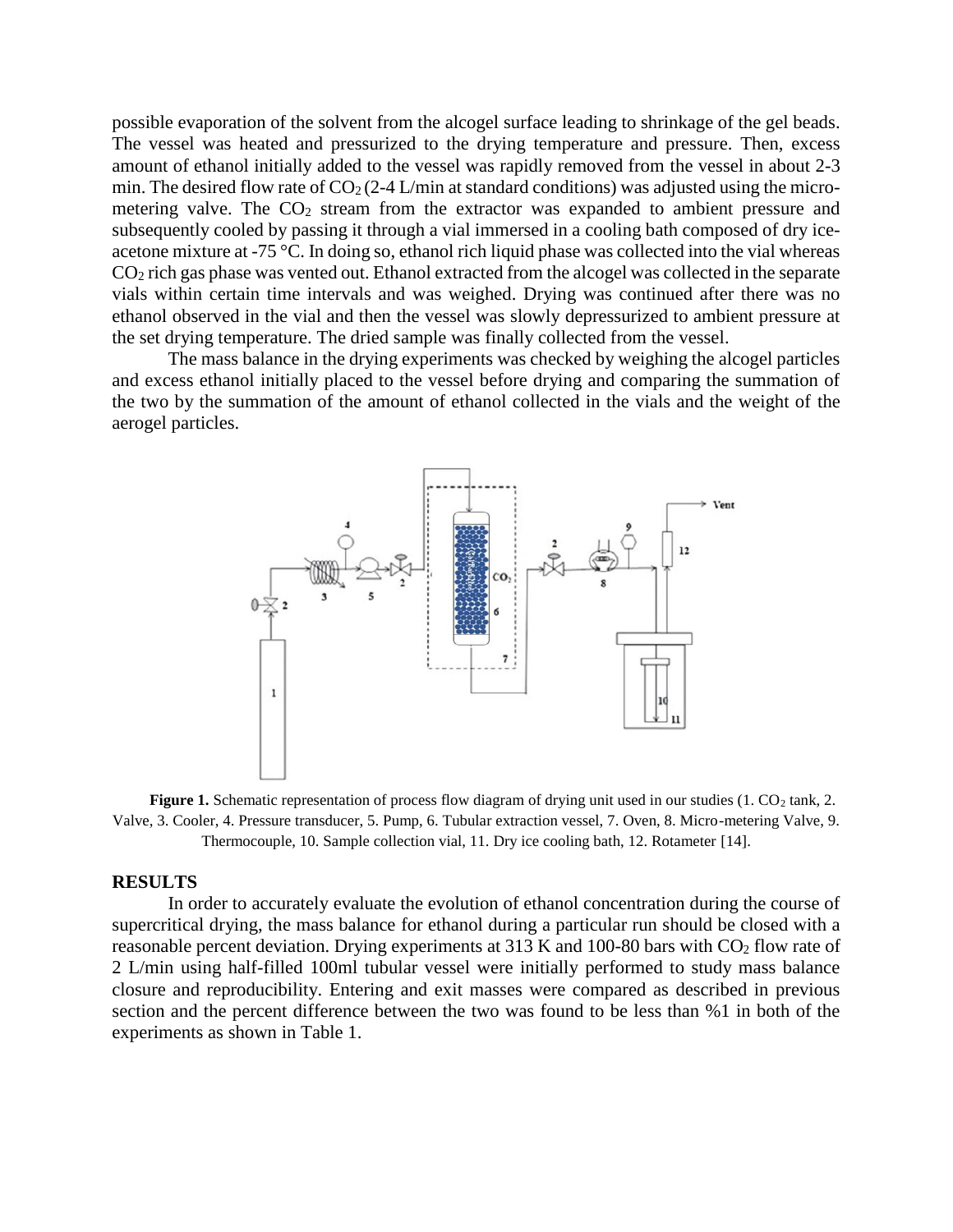|            | $\tilde{\phantom{a}}$<br>Entering mass (g) |                   |       | Exit mass $(g)$        |                 |       | Difference $(\% )$ |
|------------|--------------------------------------------|-------------------|-------|------------------------|-----------------|-------|--------------------|
|            | Alcogel<br><b>Mass</b>                     | Excess<br>Ethanol | Total | Aerogel<br><b>Mass</b> | Ethanol<br>Exit | Total |                    |
| 100<br>bar | 24.0                                       | 19.2              | 43.2  | 1.110                  | 41.72           | 42.8  | 0.93               |
| 80<br>bar  | 24.5                                       | 19.2              | 43.7  | 1.122                  | 42.43           | 43.6  | 0.23               |

**Table 1.** Comparison of entering and exit masses for experiments at 100 bar and 80 bar.

Moreover, plots of ethanol exit concentration, calculated using the collected ethanol amounts in the vial, versus time were plotted as in Fig. 2 for repeated experiments for each case. Added excess ethanol to cover the beads was not considered in development of the concentration versus time curves. A good reproducibility was obtained in both cases indicating the adequacy of the proposed drying procedures.



**Figure 2.** Concentration ethanol in the exit stream from the vessel as a function time for a) 100 bar, 313 K and 2 L/min  $CO<sub>2</sub>$  flow rate, b) 80 bar, 313 K and 2 L/min  $CO<sub>2</sub>$  flow rate.

Fig. 2 shows that there was a rapid decrease in ethanol concentration indicating a fast drying mechanism for first 4 minutes of drying. Calculations shows that almost 65% of the ethanol in the alcogel were extracted in this period. Then, the rate of concentration drop was decreased until the completion of drying. Subsequently, effects of operating conditions were investigated. Experiments were carried out in three different temperatures as 35 °C, 45 °C and 65 °C at 100 bar with an exit  $CO<sub>2</sub>$  gas flow rate of 2 L/min to investigate the effect of temperature on concentration profiles. Results were plotted in Fig. 3.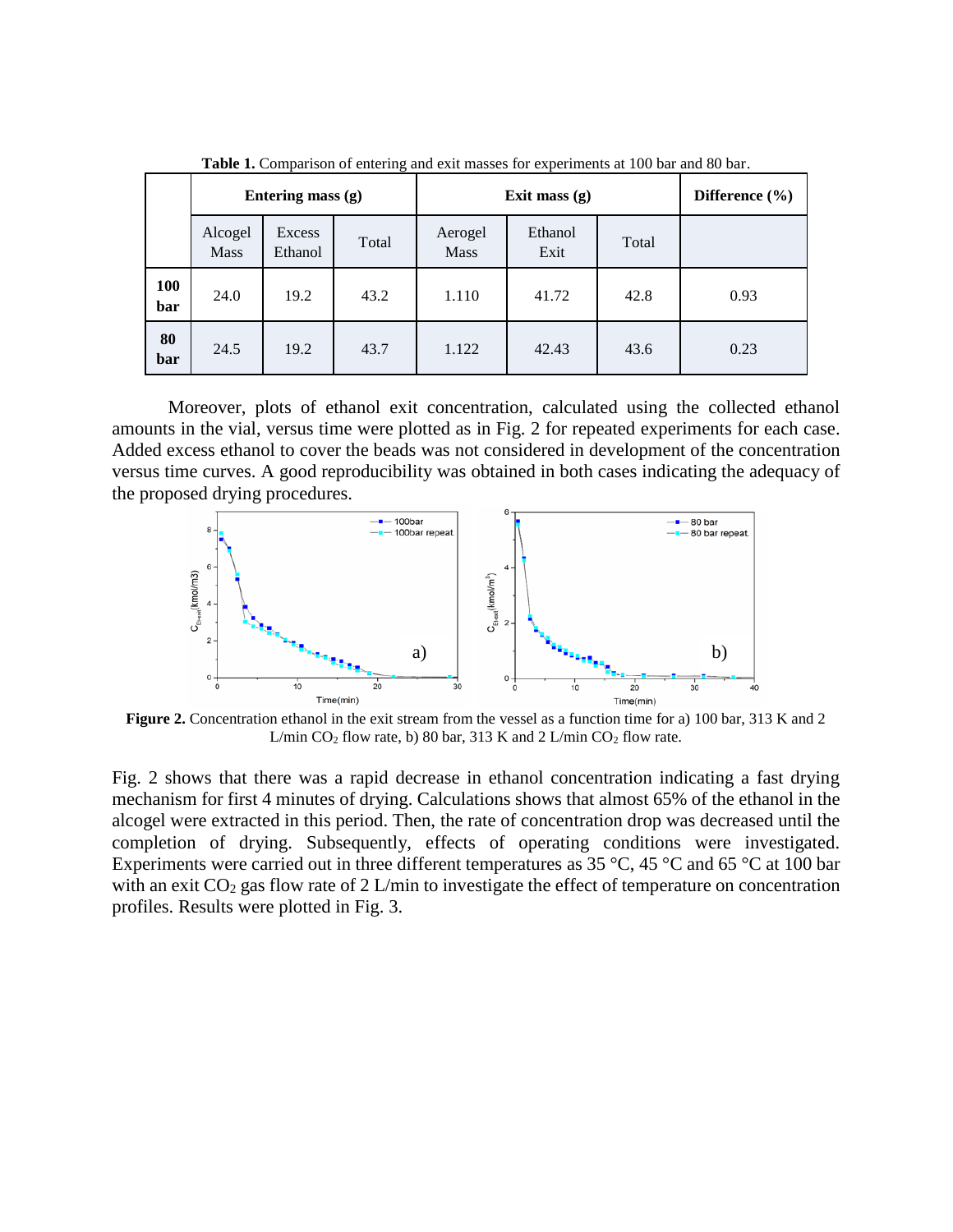

**Figure 3.** Ethanol exit concentration change (a) and percent removal (b) with time for different temperatures for supercritical drying of calcium alginate beads [8].

Temperature was found to affect the concentration profiles due to the change in the density of scCO<sub>2</sub> whereas the drying time was not changed considerably. In contrast, changing the flow rate influenced the drying time significantly since shorter drying times were found for faster  $CO<sub>2</sub>$  flow rates. A very small percent shrinkage was observed in all of the experiments.

A physical model taking diffusion of ethanol from the pores of gel, mass transfer of ethanol from gel surface to flowing  $CO_2$  stream and convection and axial dispersion of ethanol in the  $CO_2$ into account was proposed. Partial differential equation governing mass transfer of the solvent inside a spherical gel is given by;

$$
\frac{\partial C_s}{\partial t} = \frac{1}{r^2} \frac{\partial}{\partial r} \left( r^2 D_e \frac{\partial C_s}{\partial r} \right) \tag{1}
$$

where  $C_s$  is concentration of ethanol in the gel;  $D_e$  is effective diffusion coefficient; t is time (s); z and r is the direction that diffusion occurs in the gel. The initial condition and the boundary conditions were selected as;

$$
t = 0 \t C_s = C_{s0} \t (2)
$$

$$
r = 0 \t \frac{\partial C_s}{\partial r} = 0 \t (3)
$$

$$
r = R \t D_e \frac{\partial C_s}{\partial r} = k_f (C_f - C_{fR}) \t (4)
$$

where  $C_f$  is concentration of the ethanol in the fluid phase ( $\sec CO_2$ ); R is the radius of the gel where  $C_{fR} = C_{SR}$ ,  $C_{SR} = C_S$  at  $r = R$ .

The partial differential equation obtained from a mass balance in a differential volume element outside of the gel in the fluid phase is given by;

$$
\frac{\partial C_f}{\partial t} = D_L \frac{\partial^2 C_f}{\partial z^2} - u_0 \frac{\partial C_f}{\partial z} - \frac{3(1 - \varepsilon)}{\varepsilon} \frac{1}{R} k_f \left( C_f - C_{fR} \right) \tag{5}
$$

where  $D_L$  is axial dispersion coefficient;  $\varepsilon$  is the porosity of the gel;  $k_f$  external mass transfer coefficient;  $u_0$  is the velocity of scCO<sub>2</sub>. The initial condition and the boundary conditions were selected as;

$$
t = 0 \qquad \mathcal{C}_f = 0 \qquad (6)
$$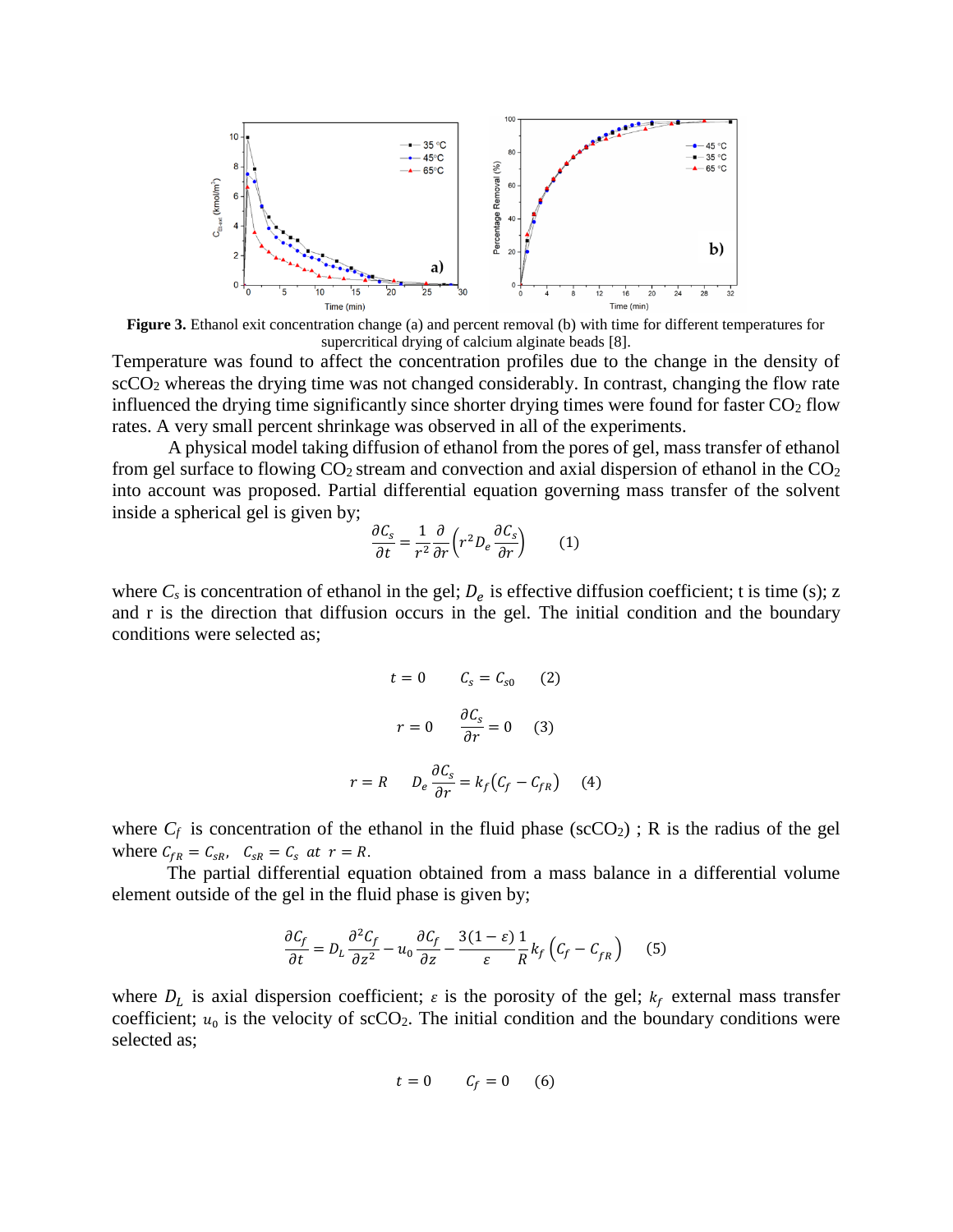$$
z = 0 \t u_0 C_f - D_L \frac{\partial C_f}{\partial z} = 0 \t(7)
$$

$$
z = L \frac{\partial C_f}{\partial z} = 0 \t(8)
$$

Eq. 1- 4 indicate that mass transfer mechanism inside the gel particles is diffusion whereas at the surface of the gel, where r=R, there is an external mass transfer from surface into the fluid phase. Symmetry and continuity boundary conditions were considered. Moreover, the right hand side of Eq. 5 accounts for mass transfer of ethanol in the fluid phase, the first term denotes the axial dispersion of ethanol, the second term denotes the mass transfer of ethanol by convection in the z direction in the vessel, the last term represents the mass transfer taking place between the gel surface and the flowing stream of  $\sec O_2$ . Initially pores of the gel were assumed to be filled with pure ethanol as in Eq. 2. However, ethanol concentration in the flowing stream of  $\sec O_2$  was assumed to be zero at the start of the drying according to Eq. 6. There was good agreement between experimental concentration profiles and the model results.

## **CONCLUSION**

In this study, kinetics of supercritical drying of calcium alginate alcogel particles in a packed bed was investigated. Spherical calcium alginate particles with a diameter of 0.4cm were prepared and subsequently supercritical drying was performed to obtain aerogels. Kinetics were studied by monitoring exit ethanol amount during the course of drying. Temperature and pressure did not affect the drying time considerably whereas the influence of flow rate on drying time and exit ethanol concentration was significant. Moreover, a physical model considering diffusion of ethanol from the pores of gel, mass transfer of ethanol from gel surface to flowing  $CO<sub>2</sub>$  stream and convection and axial dispersion of ethanol in the  $CO<sub>2</sub>$  was proposed first time in the literature for the supercritical drying of gel to produce aerogels.

#### **ACKOWLEDGEMENTS**

We acknowledge European Union´s Horizon 2020 research and innovation programme under grant agreement No 685648 for their funding and support.

### **REFERENCES**

- [1] J.L. Gurav, I.-K. Jung, H.-H. Park, E.S. Kang, D.Y. Nadargi, Silica Aerogel: Synthesis and Applications, J. Nanomater. 2010 (2010) 1–11. doi:10.1155/2010/409310.
- [2] C. Moreno-Castilla, F.J. Maldonado-Hódar, Carbon aerogels for catalysis applications: An overview, Carbon N. Y. 43 (2005) 455–465. doi:https://doi.org/10.1016/j.carbon.2004.10.022.
- [3] J. Stergar, U. Maver, Review of aerogel-based materials in biomedical applications, J. Sol-Gel Sci. Technol. 77 (2016) 738–752. doi:10.1007/s10971-016-3968-5.
- [4] Z. Ulker, C. Erkey, An emerging platform for drug delivery: Aerogel based systems, J. Control. Release. 177 (2014) 51–63. doi:10.1016/j.jconrel.2013.12.033.
- [5] T. Mehling, I. Smirnova, U. Guenther, R.H.H. Neubert, Polysaccharide-based aerogels as drug carriers, J. Non. Cryst. Solids. 355 (2009) 2472–2479. doi:10.1016/j.jnoncrysol.2009.08.038.
- [6] C.A. García-González, M. Alnaief, I. Smirnova, Polysaccharide-based aerogels Promising biodegradable carriers for drug delivery systems, Carbohydr. Polym. 86 (2011)